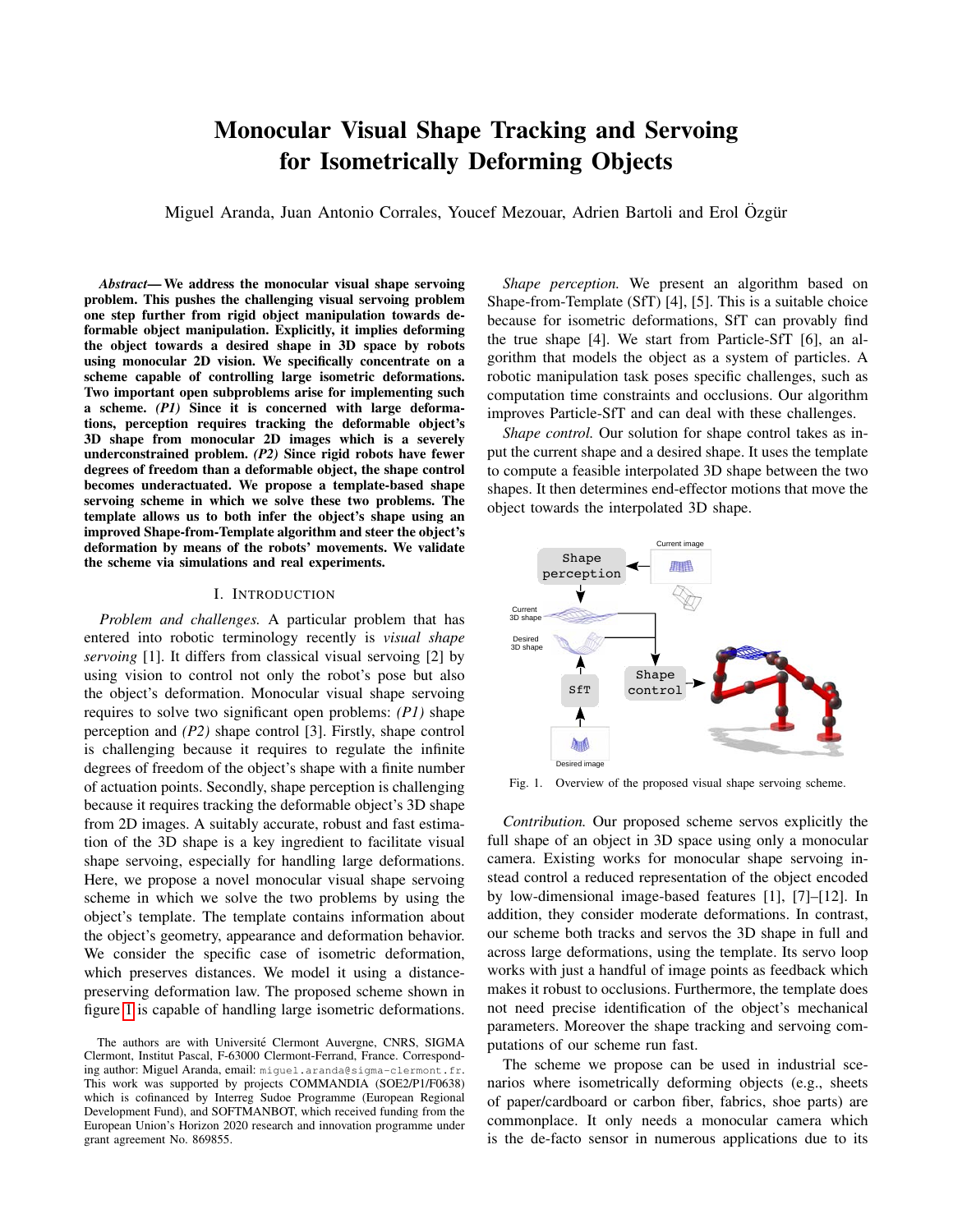many advantages (light-weight, small, cheap). We present results from simulations and real experiments that validate the usefulness of our scheme and illustrate its performance.

# II. RELATED WORK

#### *A. Deformable object tracking under robotic manipulation*

Within the vast literature in deformable object tracking, we focus on scenarios where robots interact with the object. The works [13]–[16] use an RGBD camera to track textureless deformable objects. Particularly, [16] focused on satisfying the requisites of a shape servoing task: principally, fast computation and robustness to occlusion (caused by the robots and the object). Indeed, occlusion is a major factor that makes the tracking problem hard; an illustration of this is [17], where two robotic hands fold an isometrically deforming object (a paper sheet). The sheet is covered with visual markers and multiple monocular cameras are used to estimate the markers' 3D poses so as to reconstruct the shape of the sheet by means of a physics-based deformation model. In contrast with the works above, we only need a single monocular camera. This means we have to solve a severely underconstrained problem. We propose to employ an SfT algorithm. This is a reasonable option because for isometric deformations, SfT provably infers the full true shape of the object when there are no occlusions. However, computation time constraints and occlusions are inherent to the scenario we consider. These challenges pose additional difficulties for SfT. Real-time SfT systems are still not abundant [18]. Here we improve the Particle-SfT algorithm by introducing several adaptations: we *(i)* exploit the robots-object rigid coupling, *(ii)* use a properly initialized shape inference and *(iii)* parallelize computations. Thanks to these adaptations our approach is suitably fast and robust to occlusions and thus can be used for robotic shape servoing. To our knowledge, we are the first to use SfT for shape servoing.

## *B. Monocular shape servoing schemes*

Existing works control visual features that represent the state of the deformable object. In [7], [8] geometric features (points, angles, distances) are controlled in the image space by using up to six visual feedback points. [1] controls the object's silhouette, encoded by features that take the form of Fourier coefficients. Similar features are used in [9] to servo the shape of a flexible cable with dual-arm manipulation. [10] and [11] servo a soft tissue under small deformations controlling a set of less than five image points. The features controlled in these approaches are a reduced representation of the object's geometry and do not encode its full 3D shape. The control of the shape of a fabric using a visual feedback dictionary defined from RGB images is proposed in [12]. The approach represents the object's shape via photometric features and requires offline training of the specific servoing task. None of these methods addresses servoing of the full 3D shape over large deformations, as we propose here.

### *C. Non-monocular shape servoing schemes*

3D sensors have been exploited to control 3D shape. [19] employs stereo vision and controls geometric features on the object's surface in 3D space. The work [20] also uses a stereo camera and servos the 3D pose of the edge of a flexible sheet. In [21] several features (e.g., points, curves) are controlled in 3D space using an RGBD camera. In [22] a shape feature defined from a 3D point cloud is controlled. In comparison with these approaches, we only require a monocular camera to carry out shape servoing in 3D space.

## *D. Model-based vs. model-free deformable manipulation*

The use of a model of a deformable object can allow precise and complete control of its shape. Finite-elementmethod models have been used for *open-loop* deformation control of elastic objects under dual-arm [23] and in-hand [24] manipulation. The work [25] studies shape servoing based on force feedback using a mass-springdamper model. [26] reviewed model-based deformable object manipulation approaches, which generally address planning and *open-loop* control. Most of the methods that address shape servoing [1], [7]–[11], [19], [21], [22] are, instead, model-free. They control shape features using an estimation of a *deformation Jacobian* from sensor measurements. This Jacobian expresses how the shape features change in the sensor space under the robot motions. To avoid the problems of underactuation of the controller, the vector of shape features has a limited size and does not encode the object's full 3D shape. These model-free schemes avoid relevant difficulties faced by model-based servoing, such as *(i)* determining the model parameters for a given object, *(ii)* measuring the object's shape in 3D during servoing to apply the model, and *(iii)* computing the model fast.

Our servoing scheme is model-based. The object's template is our model. However, to some extent we alleviate the difficulties mentioned above since: *(i)* we do not use the object's mechanical parameters, *(ii)* a few image point measurements can be enough to reconstruct the object's shape, and *(iii)* the shape estimation and deformation prediction are computed efficiently. This allows to use the template in the servoing loop. The template is a powerful tool to control the object's shape in full and in large-deformation scenarios.

#### III. METHODOLOGY

#### *A. Problem setup and definitions*

We consider an isometrically deforming object grasped rigidly by  $m \geq 1$  robots. A fixed calibrated monocular camera observes the object, and a template (detailed later) of the object is known. The object's *shape* is represented by the 3D positions of *n* particles that form it.  $x_i \in \mathbb{R}^3$ denotes the position of a particle  $i$ , and we gather them all in the shape vector  $\mathbf{x} = [\mathbf{x}_1^T, ..., \mathbf{x}_n^T]^T \in \mathbb{R}^{3n}$ .  $\mathbf{x}^{des} \in \mathbb{R}^{3n}$ denotes the desired shape. This shape is inferred from an image  $(\mathcal{I}^{des})$  using SfT. We express object shapes always in the camera frame. We assume the object remains in quasistatic equilibrium, and the velocity of the end-effectors can be set exactly with no influence from the object. The problem addressed in this work is shape servoing: controlling the robots so that they move  $x$  to  $x^{des}$ . We propose the scheme in figure [2](#page-2-0) to achieve this goal.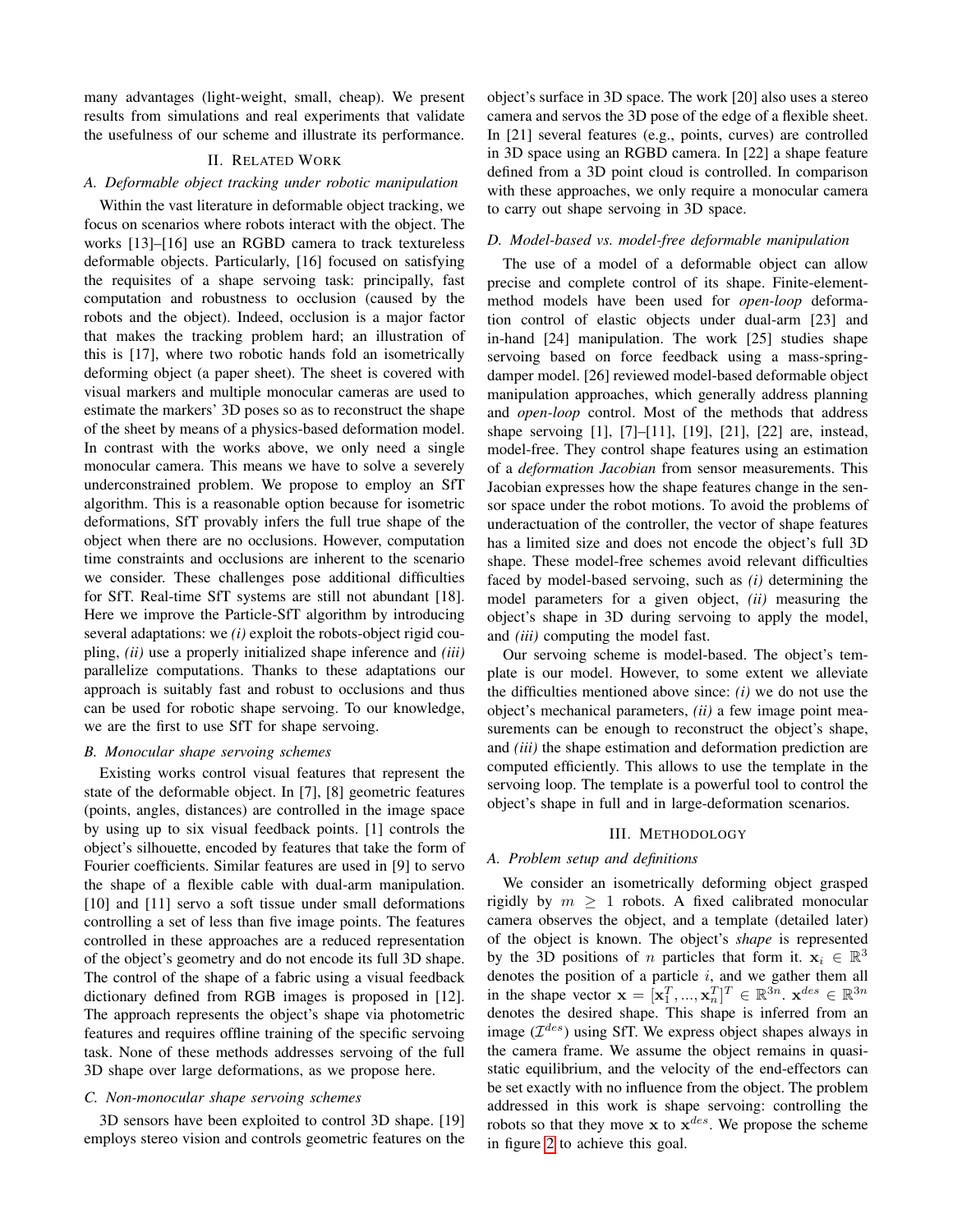

<span id="page-2-0"></span>Fig. 2. Monocular visual shape servoing scheme.

We call the set of all particles  $P$ .  $v(k) \subseteq P$  denotes the set of particles that can be identified in the current image,  $\mathcal{I}(k)$ . The image point in pixel units for particle i is denoted by  $\mathbf{p}_i(k) \in \mathbb{R}^2$ . We denote the Cartesian frames for the camera by  $\mathcal{F}_c$ , the base of robot i by  $\mathcal{F}_{b_i}$  and its endeffector at time k by  $\mathcal{F}_{e_i}(k)$ . We denote as  $\mathbf{T}_{ab} \in SE(3)$ the transformation matrix expressing the pose of a frame  $\mathcal{F}_b$  with respect to a frame  $\mathcal{F}_a$ . The relative poses of the camera and robot bases are known. Each robot end-effector fixes a planar *patch* of the object. The set of particles in patch i is denoted by  $p_i \subset \mathcal{P}$ , and all patches' particles by  $p = \bigcup_{i=1}^m p_i \subset \mathcal{P}$ . We assume the system starts from an initial reference configuration where the positions of the particles in  $p_i$  are known in robot i's end-effector frame. Let us define the position of each of these particles as  $y_j^i(0) \in \mathbb{R}^3$ for  $j \in p_i$ . These positions can then be known in the camera frame at every instant  $k$  using the robot's forward kinematics:  $[\mathbf{x}_j(k)^T, 1]^T = \mathbf{T}_{cb_i} \mathbf{T}_{b_i e_i}(k) [\mathbf{y}_j^i(0)^T, 1]^T$ ,  $j \in p_i$ . Finally, from the positions of three nonaligned particles in every patch we can compute in a direct way the associated endeffector pose, expressed with respect to the camera frame, for that patch. We refer to this conversion for robot  $i$  as  $f_i(\{\mathbf{x}_j, j \in p_i\}): \mathbb{R}^3 \times \mathbb{R}^3 \times \mathbb{R}^3 \to SE(3).$ 

## *B. Scheme modules*

We describe the modules of the shape servoing scheme, seen in figure [2.](#page-2-0) We also provide Algorithms [1](#page-3-0) and [2](#page-3-1) detailing the shape tracking and shape control approaches.

Template. It contains the object's texturemap, rest shape and deformation law. One can obtain easily the texturemap and the shape using Shape-from-Motion (SfM). If the object is flattened, then a simple picture yields the template's texturemap and shape.

We impose the deformation law based on position-based dynamics [27], [28]. This uses the rest shape  $x^r \in \mathbb{R}^{3n}$ and a mesh. The nodes of the mesh are the  $n$  particles and each of its edges is associated with a deformation constraint between two particles. There are two types of constraints. The first type (A-constraints) are created by a Delaunay triangulation of the rest shape. Therefore they connect neighboring particles. These constraints model inplane shear deformation. The second type (B-constraints) connect second-order neighbors. They model in-plane shear deformation and out-of-plane bending, and capture curvature effects. We denote by  $\varepsilon = \{ij\}$  the set of all particle pairs ij on which constraints are defined. The deformation law we consider is distance-preserving. It has the expression:

<span id="page-2-1"></span>
$$
g_{ij} = ||\mathbf{x}_i - \mathbf{x}_j|| - l_{ij} = 0, \quad ij \in \varepsilon \tag{1}
$$

where  $||\cdot||$  denotes the Euclidean norm and  $l_{ij}$  is the distance between  $i$  and  $j$  in the rest shape. To impose the deformation law, we move the particles with projection mappings so that they satisfy [\(1\)](#page-2-1). Specifically, each of the two particles moves in the direction of the gradient of  $g_{ij}$  with respect to the particle's position. The gradient vectors lie on the 3D line joining the two particles. This projection procedure has been proposed to ensure conservation of momenta [6], [27]. It computes the following corrections for the particles:

<span id="page-2-2"></span>
$$
\Delta \mathbf{x}_{i} = -s_{ij} \alpha_{i}(||\mathbf{x}_{i} - \mathbf{x}_{j}|| - l_{ij}) \frac{\mathbf{x}_{i} - \mathbf{x}_{j}}{||\mathbf{x}_{i} - \mathbf{x}_{j}||},
$$
  

$$
\Delta \mathbf{x}_{j} = s_{ij} \alpha_{j} (||\mathbf{x}_{i} - \mathbf{x}_{j}|| - l_{ij}) \frac{\mathbf{x}_{i} - \mathbf{x}_{j}}{||\mathbf{x}_{i} - \mathbf{x}_{j}||},
$$
 (2)

which are applied by doing  $x_i \leftarrow x_i + \Delta x_i$ ,  $x_j \leftarrow x_j + \Delta x_j$ .  $s_{ij}$  is a correction strength. To model an isometric deformation the values we use are  $s_{ij} = 1$  for the A-constraints and  $s_{ij} = \beta$  for the B-constraints, where  $0 < \beta < 1$  is the resistance to bending.  $\alpha_i$  and  $\alpha_j$  are scalars related with the relative masses of the two particles. We assume all particles have equal mass, and thus we choose an equal value of 0.5 for both scalars. The constraints are solved for all pairs in  $\varepsilon$ , always in the same order. A constraint projection may consist of multiple iterations of the corrections [\(2\)](#page-2-2), where with more iterations the model represents a stiffer object.

Shape Tracking. We first explain how we impose the visual constraints on the object's shape. Our reprojection constraint is that every visible particle must lie in the lineof-sight passing through the camera's optical center and the particle's image plane projection. We impose this constraint by moving the particle using the orthogonal projection of its 3D position onto that line. This has the following expression:

$$
\mathbf{x}_i \leftarrow \mathbf{l}_i \mathbf{l}_i^T \mathbf{x}_i, \quad i \in v(k)
$$
 (3)

<span id="page-2-3"></span>where  $l_i \in \mathbb{R}^3$  is the unit vector along the line-of-sight, computed from  $p_i(k)$ . Notice that this expression can be vectorized to apply it on all particles at once.

Our shape tracking approach (Algorithm [1\)](#page-3-0) improves Particle-SfT. The main idea behind it is the application of reprojection [\(3\)](#page-2-3) and deformation [\(2\)](#page-2-2) constraints on the particles' positions in an iterative manner until convergence to a stable equilibrium shape. We use Root Mean Square (RMS) of the set of  $n$  individual particle errors as metric to determine convergence. To bound the execution time, we also fix a maximum number of iterations. Note that the velocities  $\mathbf{v} \in \mathbb{R}^{3n}$  are part of the state of the particles in the scope of the shape estimation algorithm, and do not represent velocities at which the real object is moving. Our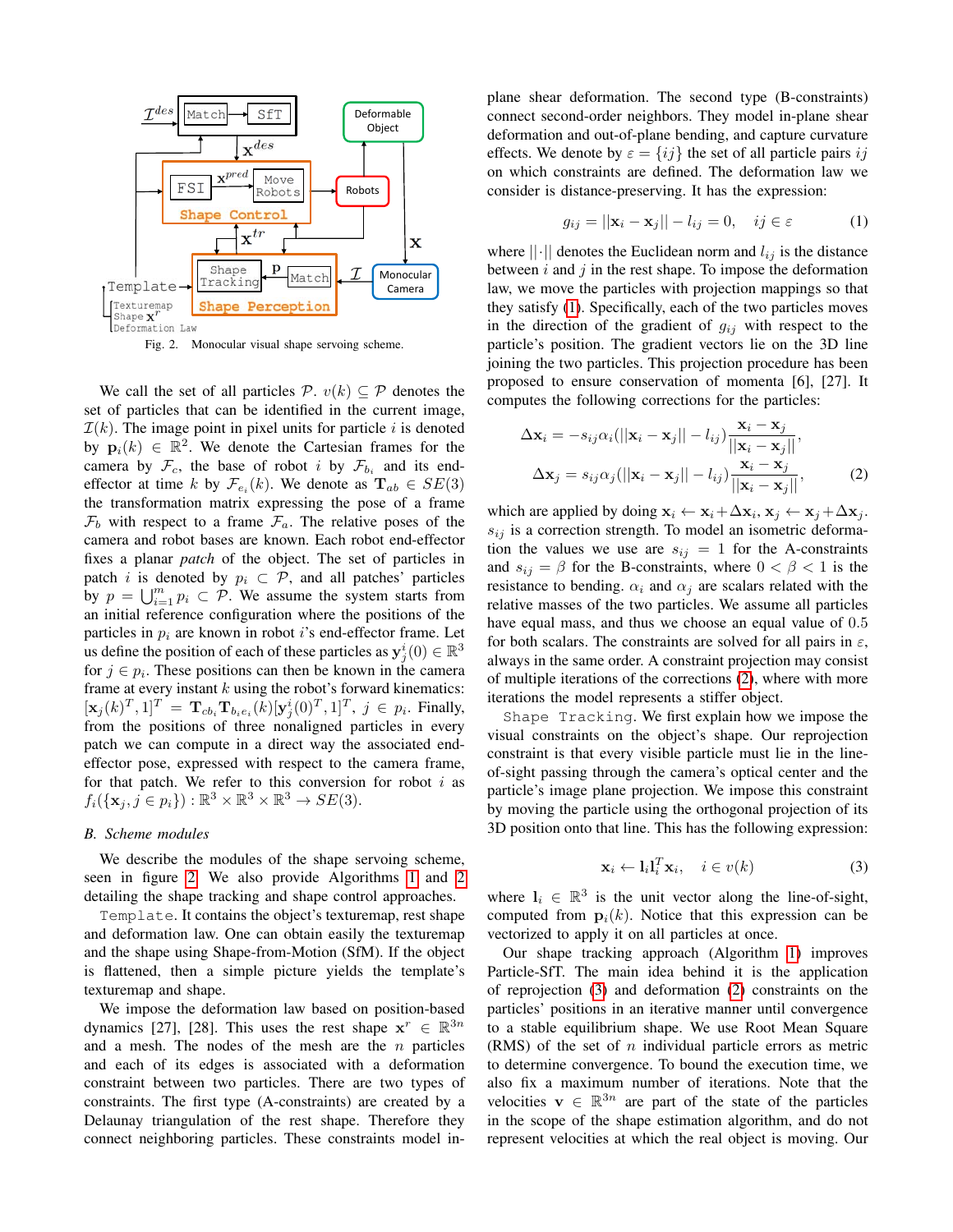main improvements to Particle-SfT in Algorithm [1](#page-3-0) are: *(i)* in line 1, we initialize tracking with the shape inferred at the previous time instant, *(ii)* in line 6, we group the deformation constraints that are isolated and solve them in parallel, and *(iii)* in line 7, we enforce the known 3D positions of the patches' particles. *(i)* and *(ii)* increase convergence speed considerably. *(iii)* is important because these positional constraints strongly anchor the shape, and cover regions of the object typically occluded from the camera view. Therefore they greatly help to track the shape fast and robustly.

The tracked 3D shape  $\mathbf{x}^{tr}(0)$  at time zero is inferred without any use of a previous shape. Thus this shape takes a longer time to infer, which is not problematic as this is computed only once, before the actual servoing task starts. In our current implementation we do not consider external forces (e.g., gravity). A damping coefficient  $\mu$  between 0 and 1 is applied on the velocities, aimed at avoiding oscillations of the solution. We consider a unit time step when applying the velocities to the particles (line 3).

| Algorithm 1: Shape Tracking |  |  |  |
|-----------------------------|--|--|--|
|-----------------------------|--|--|--|

<span id="page-3-0"></span>

|                         | <b>Data:</b> $\mathbf{p}_i(k)$ $\forall i \in v(k)$ , Template,             |  |  |  |
|-------------------------|-----------------------------------------------------------------------------|--|--|--|
|                         | $\mathbf{x}_i(k)$ $\forall i \in p$ , $\mathbf{x}^{tr}(k-1)$                |  |  |  |
|                         | <b>Result:</b> Tracked shape $x^{tr}(k)$                                    |  |  |  |
|                         | $\mathbf{x}^{tr}(k) = \mathbf{x}^{tr}(k-1), \mathbf{v} = 0, j = 0$          |  |  |  |
| $\boldsymbol{2}$        | repeat                                                                      |  |  |  |
| $\mathbf{3}$            | $\hat{\mathbf{x}} = \mathbf{x}^{tr}(k) + (1 - \mu)\mathbf{v}$               |  |  |  |
| $\overline{\mathbf{4}}$ | Reprojection constraints (3) on $\hat{\mathbf{x}}_i$ , $\forall i \in v(k)$ |  |  |  |
| 5                       | <b>for</b> $l = 1$ to solverliers <b>do</b>                                 |  |  |  |
| 6                       | Deformation constraints (2) on $\hat{\mathbf{x}}$                           |  |  |  |
| $\overline{7}$          | $\hat{\mathbf{x}}_i = \mathbf{x}_i(k) \ \forall i \in p$                    |  |  |  |
| 8                       | end                                                                         |  |  |  |
| $\boldsymbol{9}$        | $\mathbf{v} = \hat{\mathbf{x}} - \mathbf{x}^{tr}(k)$                        |  |  |  |
|                         | 10 $\mathbf{x}^{tr}(k) = \hat{\mathbf{x}}$                                  |  |  |  |
| 11                      | $j = j + 1$                                                                 |  |  |  |
|                         | 12 until $RMS(\mathbf{v}) \leq \epsilon$ or $j = maxIters$                  |  |  |  |
|                         | 13 if $x^{tr}(k)$ is behind the camera then                                 |  |  |  |
|                         | 14 $\mathbf{x}^{tr}(k) = -\mathbf{x}^{tr}(k)$                               |  |  |  |
|                         | 15 end                                                                      |  |  |  |
|                         |                                                                             |  |  |  |

FSI (Feasible Shape Interpolator). Its goal is to perform a quick (to fit within a control loop iteration) computation of a feasible shape closer to the desired one. To this end, FSI first computes a linearly interpolated shape between the current and desired shapes (line 2 of Algorithm [2\)](#page-3-1). Hence, in this shape all particles get closer to their desired positions. Then FSI imposes the deformation constraint on it (lines 3-5). The resulting feasible interpolated shape represents a predicted shape we want the object to move towards. We call it  $\mathbf{x}^{pred}(k)$ . The parameter  $0 < \lambda < 1$  determines how far forward the shape evolves. We discuss the choice of this parameter in later sections. When closer to the goal than a certain small  $\epsilon_c$ , we override FSI and simply consider  $\mathbf{x}^{pred}(k) = \mathbf{x}^{des}$ . This reduces steady-state servoing errors.

Move Robots. This module computes a target pose for each end-effector and moves the robots towards them (lines 9-15 in Algorithm [2\)](#page-3-1). In  $\mathbf{x}^{pred}(k)$ , the patches become

*deformed* because this shape is computed with no patch position constraints. To obtain feasible target positions of the patches' particles we compute the rigid patches that are optimally aligned with the deformed ones, using standard Procrustes Superimposition (*PS*). These target patches (notated using t) determine the target poses for the end-effectors. We define the pose error as the translation and rotation vectors between each end-effector frame and its target frame. This is a classical error definition in pose control (see e.g., [29]). We choose it because this creates shortest-path endeffector translations towards the target, which can prevent sharp deformations of the manipulated object. In addition to this we use linear saturation  $(sat)$  of the error to prevent high accelerations of the robots. After saturation we obtain a next (subscript ne) pose for each end-effector. We move the robots towards the next poses using inverse kinematics.

<span id="page-3-1"></span>

| Algorithm 2: Shape Control                                                                              |                                                                                                                      |  |  |
|---------------------------------------------------------------------------------------------------------|----------------------------------------------------------------------------------------------------------------------|--|--|
| <b>Data:</b> $\mathbf{x}^{tr}(k)$ , $\mathbf{x}^{des}$ , Template                                       |                                                                                                                      |  |  |
| 1 if $RMS(\mathbf{x}^{tr}(k) - \mathbf{x}^{des}) \ge \epsilon_c$ then $\ell \times \text{FSI} \ne \ell$ |                                                                                                                      |  |  |
| $\overline{2}$                                                                                          | $\mathbf{x}^{pred}(k) = \mathbf{x}^{tr}(k) + \lambda(\mathbf{x}^{des} - \mathbf{x}^{tr}(k))$                         |  |  |
|                                                                                                         | $\mathbf{3}$   for $l = 1$ to solverliers <b>do</b>                                                                  |  |  |
|                                                                                                         | 4   Deformation constraints (2) on $\mathbf{x}^{pred}(k)$                                                            |  |  |
| $5^{\circ}$                                                                                             | end                                                                                                                  |  |  |
| 6 else                                                                                                  |                                                                                                                      |  |  |
|                                                                                                         | $\mathbf{z} = \mathbf{x}^{pred}(k) = \mathbf{x}^{des}$                                                               |  |  |
| s end                                                                                                   |                                                                                                                      |  |  |
|                                                                                                         | /* Move Robots */<br>9 for $i=1$ to m do                                                                             |  |  |
| 10                                                                                                      | $\{\mathbf x_i^t(k)\} = PS(\{\mathbf x_i^{pred}(k)\}, \{\mathbf x_i^r\})$ with $j \in p_i$                           |  |  |
|                                                                                                         | 11 $\mathbf{T}_{e_i t_i}(k) = \mathbf{T}_{b_i e_i}^{-1}(k) \mathbf{T}_{b_i c} f_i(\{\mathbf{x}_i^t(k), j \in p_i\})$ |  |  |
|                                                                                                         | 12 Express pose of $\mathcal{F}_{t_i}$ w.r.t. $\mathcal{F}_{e_i}$ as $(\mathbf{t}, \theta \mathbf{u})$               |  |  |
| 13                                                                                                      | Compute pose of $\mathcal{F}_{ne_i}$ w.r.t. $\mathcal{F}_{e_i}$ as $sat(\mathbf{t},\theta\mathbf{u})$                |  |  |
| 14                                                                                                      | Move $\mathcal{F}_{e_i}$ to $\mathcal{F}_{ne_i}$ with inverse kinematics                                             |  |  |
| end<br>15                                                                                               |                                                                                                                      |  |  |

Match. It matches keypoints between the texturemap of the object and the image. The matched points are used by the shape tracking approach. In this paper, we do not address matching and we assume it is solved via existing techniques.

### IV. EXPERIMENTS

#### *A. Shape tracking tests with real images*

We present results from an evaluation of the shape tracking approach on a real image sequence. Our aim is to illustrate the capabilities of the approach for shape servoing purposes. The deformable object we used in the evaluation was a paper sheet. It had a checkerboard pattern printed on to facilitate maintaining a stable perception. We defined the template with 80 particles situated on the corners of the pattern. These corners were tracked in the image using the KLT algorithm. A human manipulated the object using a rigid attachment to two patches (each fixing four corners) on the object, emulating a robotic manipulation scenario. We used a calibrated Logitech C270 webcam and an HP EliteBook computer with Intel Core i5 CPU and 8GB RAM. A nonoptimized Matlab implementation of the shape tracking was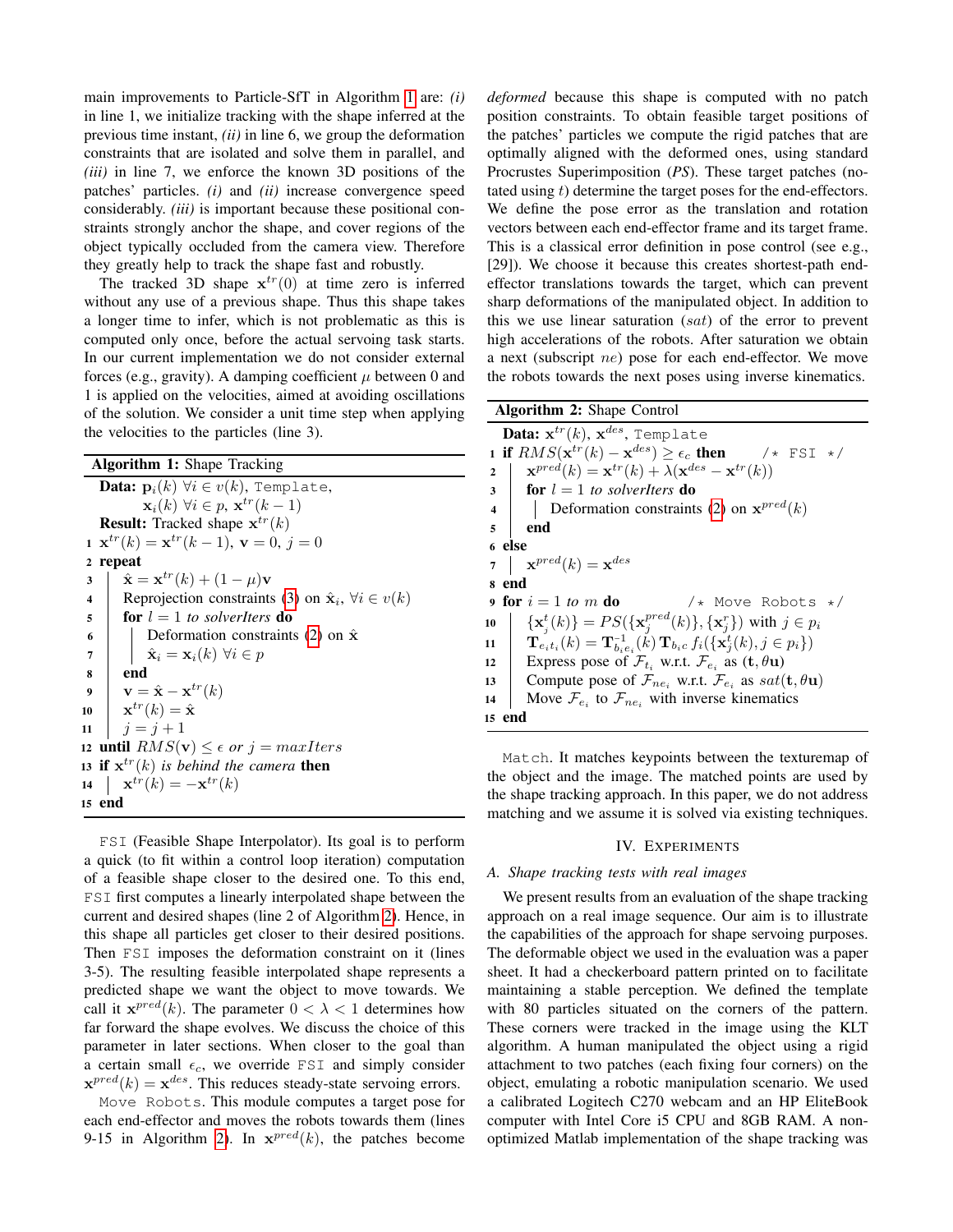

<span id="page-4-1"></span>Fig. 3. Shape tracking results. Top: three images from the sequence. Three tracked points are marked in blue in each image. The patches are marked in red. Bottom: inferred 3D shapes for the images on top. Ground truth using all points shown in green, result using the three tracked points shown in blue.



<span id="page-4-0"></span>Fig. 4. Shape tracking results. Left: RMS error. Right: execution time.

used. Each numerical value of error and execution time in figure [4](#page-4-0) comes from averaging over 150 images in the sequence and over 10 runs, with a fixed number of matches chosen randomly for each run. We used as ground truth a shape estimation obtained at each  $k$  using standard Particle-SfT with all 80 points and a very small  $\epsilon$ ; this is reasonable because Particle-SfT has been proven to have high accuracy [6]. We used the 3D positions of the patches' corners in the ground truth as input to our shape tracking. We used parameters  $maxIters = 2000$ ,  $solverIters = 2$ ,  $\epsilon = 10^{-5}$  m,  $\mu = 0.2, \beta = 1$ .

*Accuracy.* We provide a visual comparison of inferred shapes of the sheet in three cases (figure [3\)](#page-4-1) between the ground truth and our proposed shape tracking approach using only three matches. We recall that our work does not pursue highly accurate reconstruction but rather, to guide a servoing task, which can be done with a much more imperfect shape inference. The tracked shape remains close to the ground truth. The servoing tests presented in later sections show that the proposed shape tracking is accurate enough for the task.

*Speed.* The approach ran at up to 20 frames per second (see figure [4,](#page-4-0) right). The execution is faster with more matches because the reprojection constraints of Particle-SfT take larger correction steps towards the solution than the deformation constraints do. This allows to converge in fewer iterations. The parallel computation of deformation constraints and the use of grasped patch constraints increased speed 3 times, on average, relative to standard Particle-SfT.

*Robustness.* We see in figure [4](#page-4-0) that a small number of image points suffices to obtain a usable reconstruction. This is also confirmed by figure [3.](#page-4-1) Therefore, the proposed scheme can operate in the presence of occlusions during servoing.

*Sources of information.* A key observation is that the grasped patch constraints anchor the shape inference and allow the tracking to operate under reduced visibility. Indeed, we verified that using standard Particle-SfT with perfect initialization at time zero, the same three image points as in the tests in figure [3,](#page-4-1) but no patch constraints, tracking was lost with RMS errors reaching several dozens of mm. Moreover, using no image points at all (i.e., only patch constraints) also gave high errors, and is clearly not a viable solution in general. Note additionally that the template is just an approximate model and we did not calibrate its parameters for the particular object used; the visual information, however, makes up for the inaccuracy of the template. All this supports the interest of the shape tracking approach we propose, which exploits all sources of information (image, template, patch constraints, and shape inferred in the previous iteration).

# *B. Shape servoing simulations*

We describe simulated data experiments, for which we used Matlab as well. We developed our code from core functions of the programming language. We considered two KUKA LWR robotic arms manipulating a deformable object. We simulated the object's deformation using position-based dynamics, which is commonly employed in physics engines. The average execution times per iteration were 120 ms for shape tracking and 37 ms for shape control. We used  $\lambda = 0.2$ . We present results for a paper sheet and a shoe sole.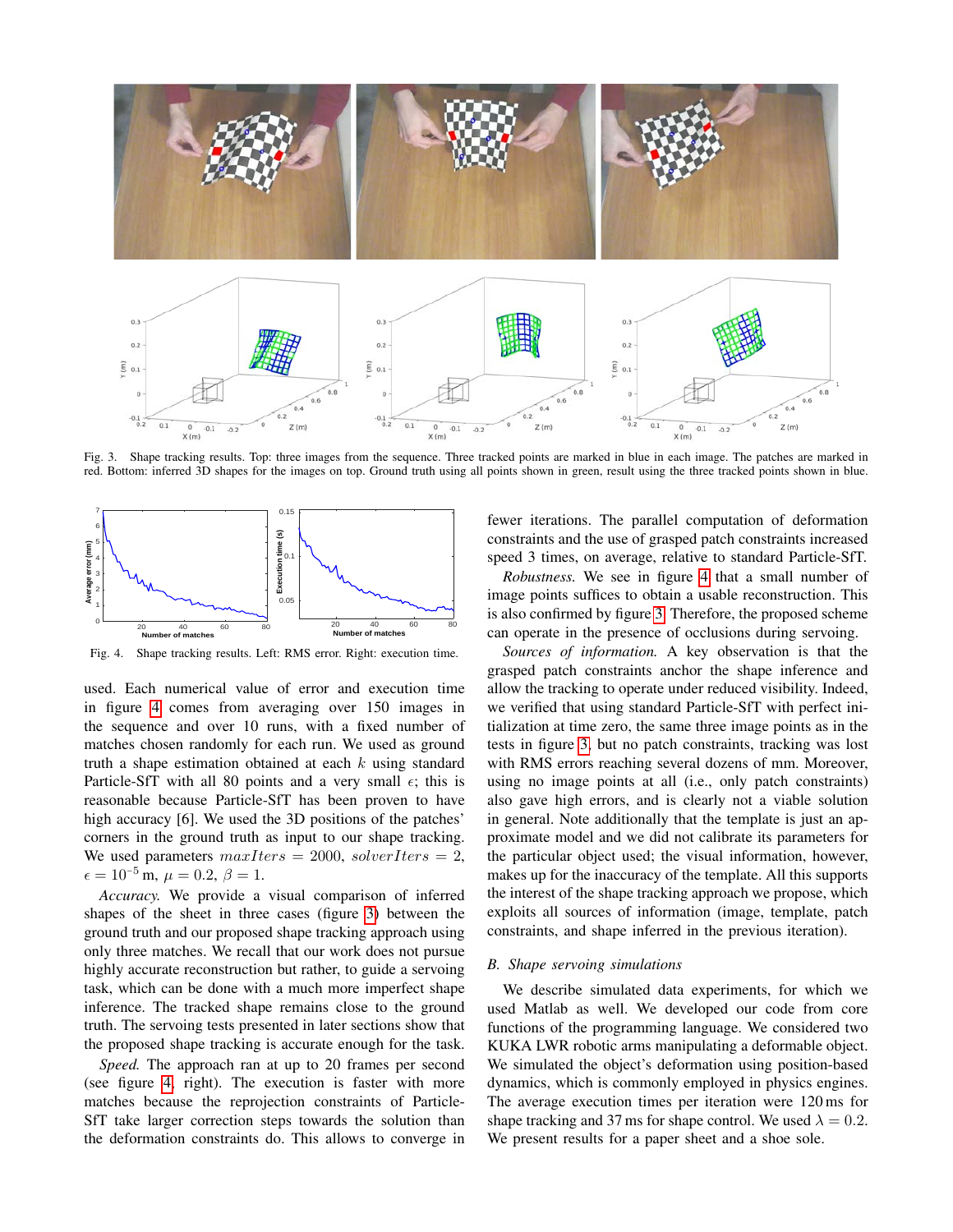

<span id="page-5-0"></span>Fig. 5. Shape servoing results. Top: Initial configuration (left), two intermediate configurations during servoing, and final configuration (right). The current (blue) and desired (red) shapes are shown. Bottom: Camera images for the plots on top. The image of the current shape is shown in blue. The matched points appear as filled circles and the patches are shown in black color. The image of the desired shape is also shown overlaid, in red color.



<span id="page-5-1"></span>Fig. 6. Shape servoing results. Left: maximum (among all particles) servoing error measured as the difference between the current and the desired shape. Right: maximum (among all particles) error of shape tracking w.r.t. the ground truth for the current shape.

*Paper sheet.* We modeled a sheet of size A4 with 64 particles. We describe an example of a difficult shape servoing task with this object. The task is difficult because the initial and desired shapes are very different, yet the poses of the patches are identical in both shapes. This can be seen in figure [5](#page-5-0) (left column). By simply controlling the poses of the patches, the robots would not move at all in this example. In contrast, by taking into account the object's shape and template, our method can successfully complete the task and servo across this large deformation. To test the robustness of the servoing scheme, we introduced nonidealities such as *(i)* inaccurate template: we chose  $\beta$  = 0.3 whereas the true value of the parameter for the actual object's deformation was 1, *(ii)* incomplete and unstable visual feedback: specifically, a set of between 1 and 10 image point matches changing randomly was used and *(iii)* additive Gaussian image noise, of standard deviation 3 pixels. The robot motions successfully brought the object to the desired shape despite the perturbations. Figure [6](#page-5-1) shows that the proposed scheme completed the servoing within 1 mm shape error even though the final shape perception error was in the order of 10 mm. The presented approach is therefore capable of overcoming inaccuracies in shape perception.

*Shoe sole.* We modeled a shoe sole with 30 particles. We changed the gripping setup: this time, the robots grasped the object from above. We included similar perturbations to the previous example: an inaccurate  $\beta$  (0.5 vs. the actual value of 0.8), image noise of 3 pixels, and a set of 1 to 5 random image matches. The results are shown in figures [7](#page-6-0) and [8.](#page-6-1) The robots successfully completed the shape servoing with 10 mm maximum error among all points.

#### *C. Shape servoing experiment*

We tested our shape servoing scheme with a robotic arm (Franka Emika Panda) manipulating a rectangular paper sheet. We modeled the sheet with 48 particles. We attached to it two planar rigid pieces thus creating a patch on each of the two shorter sides of the sheet. Note that this is equivalent to using instead rigid planar robotic grippers having the shape of the patch. Each patch contained four particles. One patch was fixed in the environment. The other was grasped by the robot. Only the grasped patch was used for shape control, but both of them were used for shape perception. We used a Dell OptiPlex 5060 computer, with Intel Core i7 CPU and 16 GB RAM. The camera was a Logitech C270 webcam. We used the OpenCV library and Aruco markers for matching. We implemented Algorithms [1](#page-3-0) and [2](#page-3-1) in Python. We used ROS to control the robot, sending Cartesian end-effector pose commands. In this experiment we captured the desired image with the robot grasping the object. This helped to obtain a precise and reachable desired shape. For the experiment we present, the parameter values were  $maxIters = 60$ , solverIters = 1,  $\epsilon = 10^{-6}$  m,  $\mu = 0.2$ ,  $\epsilon_c = 0.02$  m,  $\lambda = 0.2$ ,  $\beta = 0.3$ . We tested other combinations of parameter values that also provided satisfactory performance.

In figure [9](#page-7-0) one can notice the convergence of the shape servoing by the similarity between the superimposed final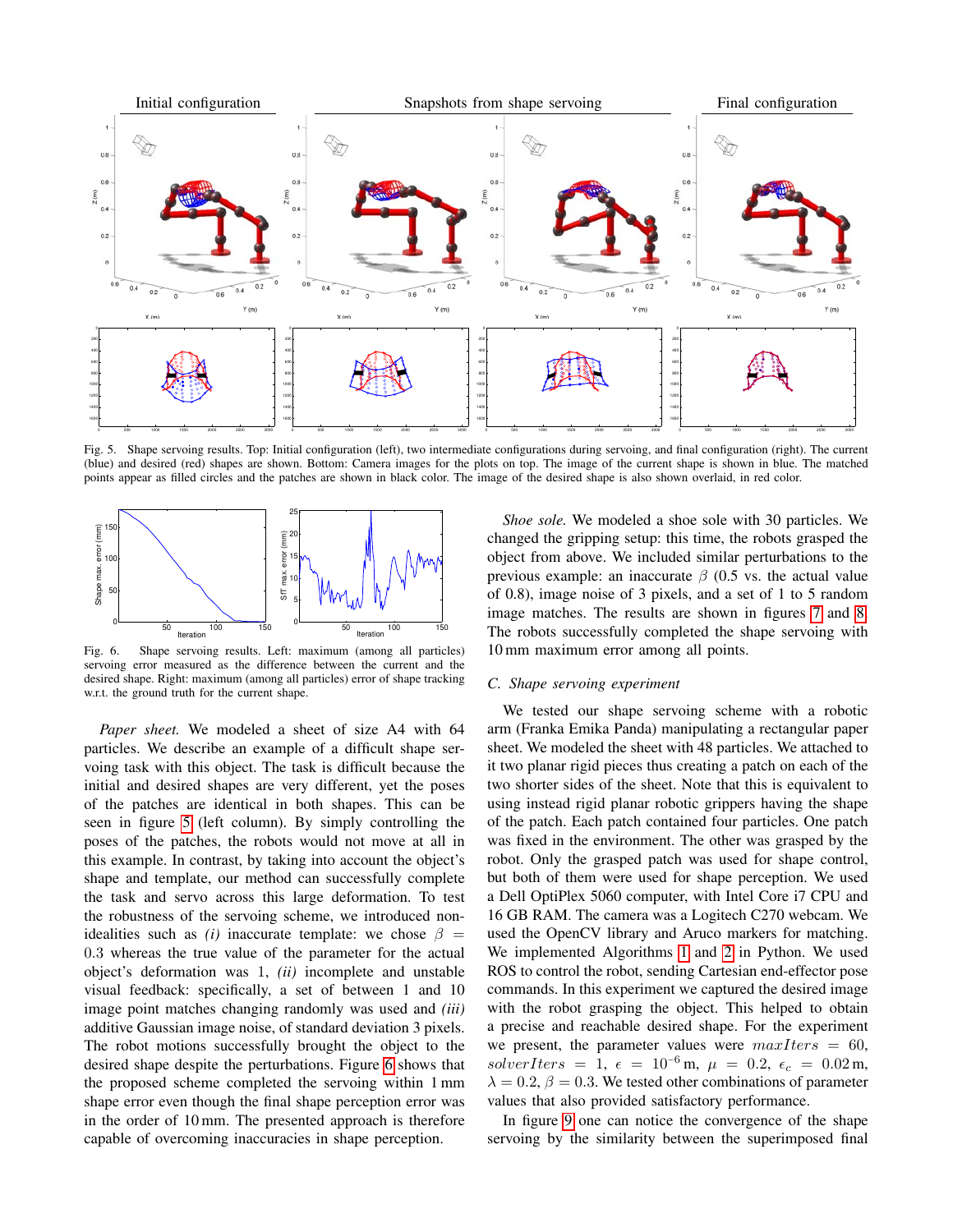

<span id="page-6-0"></span>Fig. 7. Shape servoing results. Top: Initial configuration (left), two intermediate configurations during servoing, and final configuration (right). The current (blue) and desired (brown) shapes are shown. Bottom: Camera images for the plots on top. The image of the current shape is shown in blue. The matched points appear as filled circles and the patches are shown in black color. The image of the desired shape is also shown overlaid, in brown color.



<span id="page-6-1"></span>Fig. 8. Shape servoing results. Left: maximum (among all particles) servoing error measured as the difference between the current and the desired shape. Right: maximum (among all particles) error of shape tracking w.r.t. the ground truth for the current shape.

and desired images. The shape tracking was stable and had suitable accuracy to guide the task (see rightmost plot). The shape tracking computation took 56 ms per iteration and the full control loop ran at 69 ms per iteration. There were occlusions as some markers were not visible during servoing. Visibility reached a minimum value of 54% during the task. The results thus illustrate the accuracy, speed and robustness of the proposed servoing scheme. We provide further experimental results in the video attachment.

# V. DISCUSSION

# *A. Why use SfT for shape perception?*

One could use, for instance, a depth sensor (e.g., RGBD camera) or Non-Rigid Shape-from-Motion (NRSfM).

*Depth sensor.* It is usually noisy, works poorly outdoor and has specific working ranges which might not be adapted for a given task. It cannot sense the occluded parts either.

*NRSfM.* It does not need a template. However it requires multiple images to infer the shapes of the object's common visible surface and only up to scale. It can thus neither infer the occluded parts nor the depth of the desired shape. Therefore it is not adapted to servo the object's shape.

*SfT.* For objects that deform isometrically, we recall that SfT yields the true solution from a single image. SfT can also infer the occluded parts of the object thanks to the template. It allows us to implement the proposed scheme using only a monocular camera. This is important since the monocular camera is the principal sensor in numerous confined space problems where the objects are usually deformable, such as minimally invasive surgery and micro/nano manipulation.

#### *B. Convergence of the proposed shape servoing scheme*

The proposed robots' pose control is stable and the shape perception can provably find the true shape. The predicted feasible shape computed at each  $k$  by  $FST$  is intended to be an evolution of the current shape towards the desired one. The underlying idea of the strategy Move Robots is that a small current shape evolution requires small patch displacements and may thus be reliably reproduced by the patch motions the strategy creates. Thus, the current shape can get closer to the predicted one, i.e.,  $||\mathbf{x}(k+1) - \mathbf{x}^{pred}(k)|| \le$  $||\mathbf{x}(k) - \mathbf{x}^{pred}(k)||$ . Also, the desired shape is feasible, as it is a shape the object itself has taken. Under these facts, the proposed scheme can achieve the desired shape.

#### *C. Servoing through singular shape configurations*

 $\lambda$  determines the length of the steps FSI takes towards the desired shape. The smaller  $\lambda$ , the better the object can follow the predicted shapes. However with a small  $\lambda$  a predicted shape might get stuck in a singular configuration or the object might not be able to go across a singular configuration (e.g., flat shape for a paper sheet). On the other hand, the larger  $\lambda$ , the easier it is to go through a singular configuration; but the object might not follow the predicted shapes.